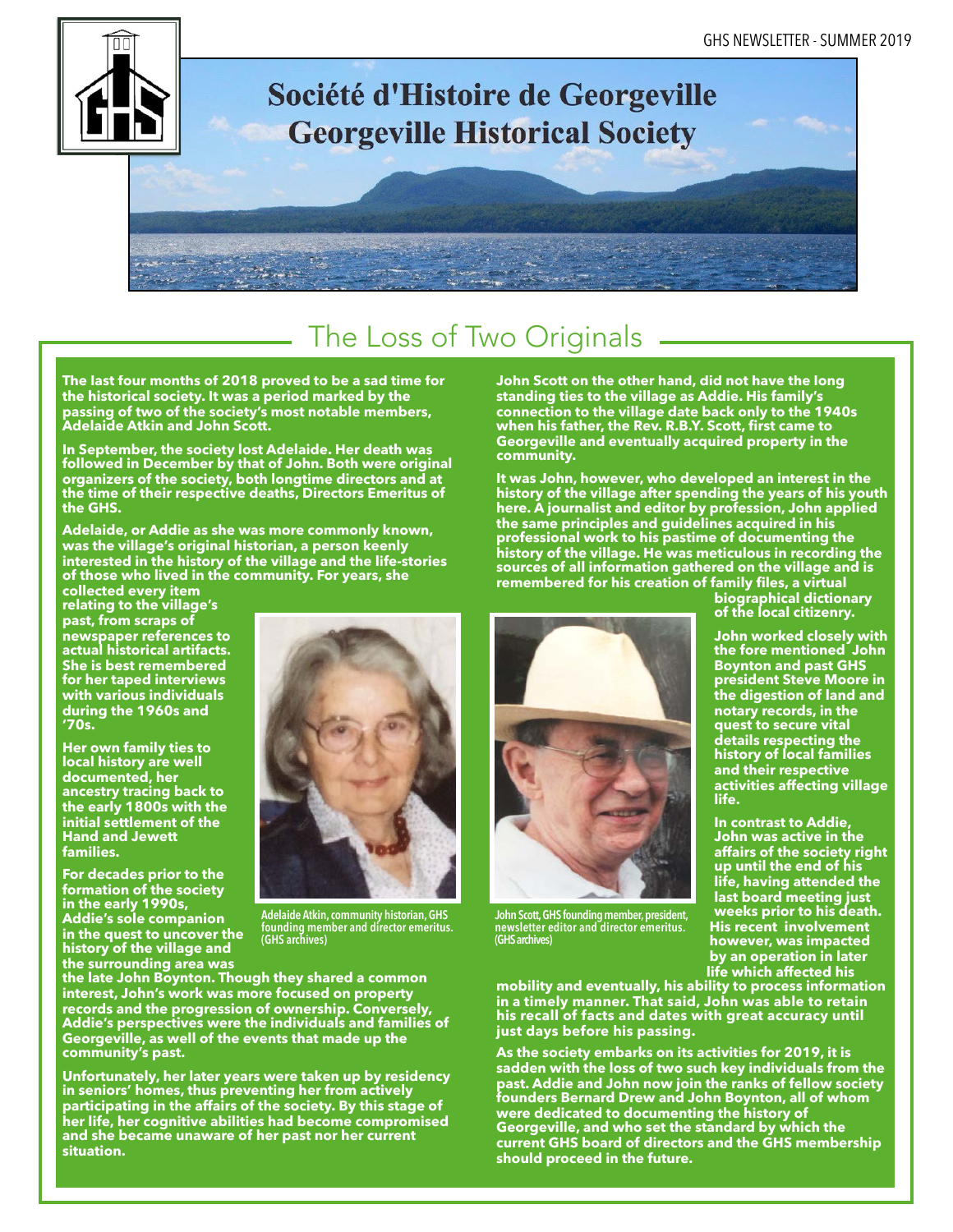## *The GHS Annual General Meeting*

On Sunday, July 8th, Jeffery Packard will address the membership on the subject of farming in the 19<sup>th</sup> century borderland region of the Eastern Townships. Jeff, with a background in geology (Ph.D., 1985, University of Ottawa), is the first to admit that he is not an expert in the field of agriculture. A long time summer resident of Cedarville, Jeff's academic credentials nevertheless enable him to tackle any subject that peaks his interest.

At the meeting Jeff will discuss the great evolution in agriculture that witnessed the transformation from a subsistence level of farming to one based on marketable surpluses.

The transformation from a subsistence economy was matched by significant changes in the nature of agriculture as well, including such aspects as the impact on the landscape in terms of deforestation and cultivation practises, the introduction of labour-saving inventions, and a ever-increasing sensitivity to crop selection and livestock husbandry relative to local and regional market demand.

Jeff and his wife Buffy who collaborated on this study, tracked a resilient farm family, the Grants, over four generations in their progression from a pioneer subsistence level of farming to one that evolved into a market-driven agribusiness.

Using the Grants as a case study, Jeff's aim is to provide an insight into the evolving 19th century farm economies in our region, and hopefully, "a renewed appreciation for the optimism, resilience, tenacity, work ethic and adaptability of farmers" during the period in question.

PHOTOGRAPHIC CHALLENGE **OTOGRAPHIC<br>HALLENGE** CHALLEN



*An unusual perspective of Owl's Head Mountain. (Stephen Moore)*

Identify the location from which this photo of Owl's Head Mountain was taken and you can will a free one year's membership to the Historical Society for you and your family. This unusual perspective of the mountain will be a challenge for most members. The individual who can most accurately describe the location will win the year's membership.

Please submit your answer to either of the following email or postal addresses:

[historicalgeorgeville@gmail.com](mailto:historicalgeorgeville@gmail.com) *or* 

[judy.bachelder@gmail.com](mailto:judy.bachelder@gmail.com) *or* 

GHS, 4600 Georgeville Road, Georgeville, QC J0B 1T0

2/GHS NEWSLETTER - SUMMER 2019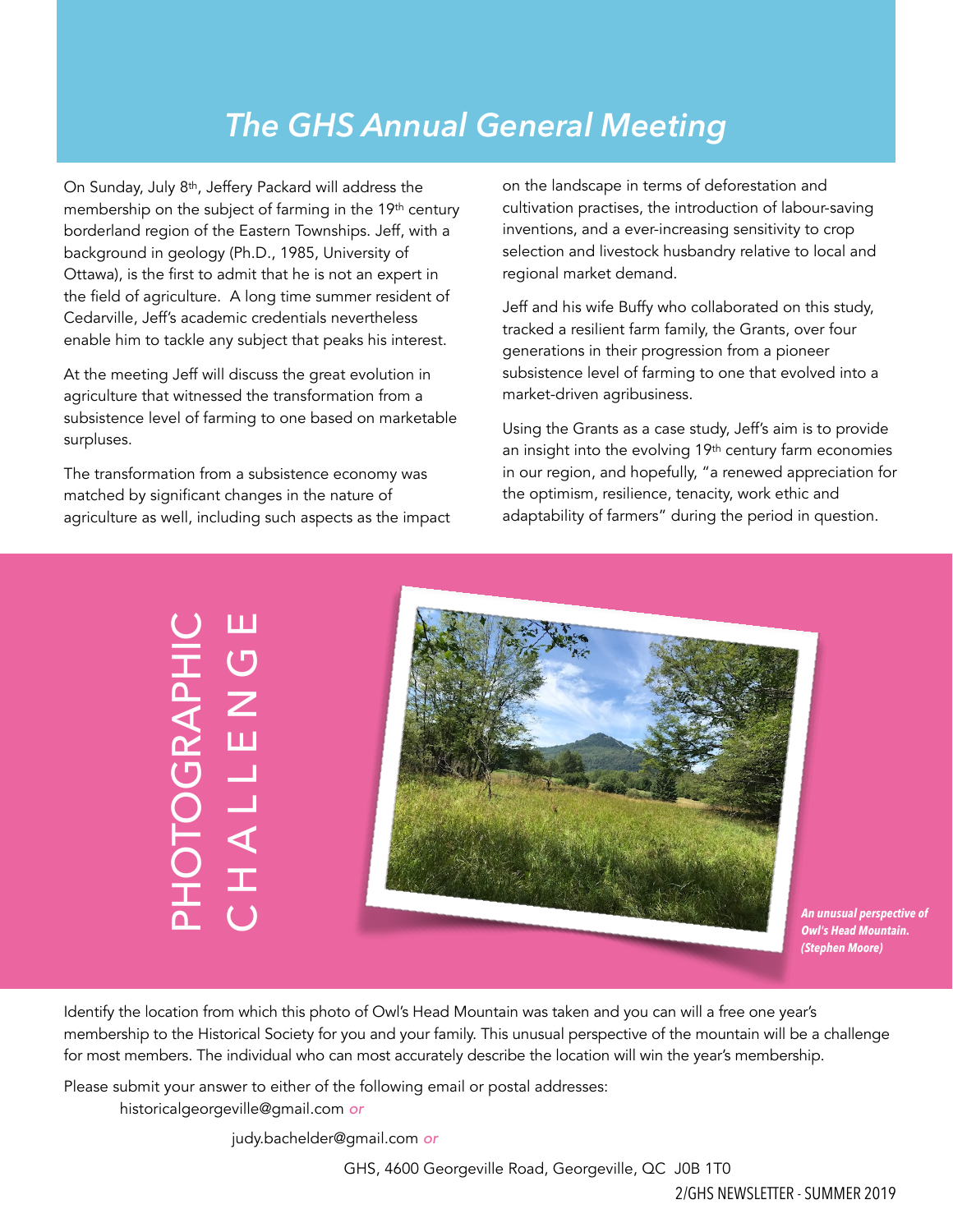## Research Underway…

Research is currently being undertaken with respect to two stories likely to peak the interest of some of our GHS members.

The first is a biographical sketch of John Anderson Camber, a former resident on Magoon Point and an American Civil War veteran. Following his wartime experiences, John returned home, married a local girl and started a family. He built a house and a barn and settled in to life 'on the Point'. Everything seemed normal until he began suffering from bouts of depression and noticeable mood swings, all symptoms of what is now referred to as post traumatic stress syndrome (PTSD). To make things worse, John drifted towards a dependency on alcohol. All led to his eventual estrangement from his family in the years before his death. John Anderson Camber is the ancestor of current local members of the Camber family.

The second story deals with an unexplained migration of Missisquoi Bay area families to Stanstead County, more particularly, Stanstead Township. For motivations as yet undetermined, upwards of 10 families from the district surrounding Clarenceville (now Saint-Georges-de-Clarenceville), Missisquoi County, not far from Lake Champlain and the Richelieu River, pulled up stakes and relocated to the east side of Lake Memphremagog. Of note was the time period involved, specifically, a couple of years either side of circa 1860. All of the families knew each other and many had familial connections. Despite the obvious 'follow-the-leader' explanation of the migration, there must be more to the story. The descendants of these various families would like to know exactly the reasoning behind the move, the basis of which may now be lost to history.

The full account of these two stories once research is completed, will appear on the society's website, with excerpts expected to be included in future editions of the newsletter.

#### **News from the GHS Archives:**

### **An update from Judy Bachelder**

*In 2015 the board of the Georgeville Historical Society decided it was time to find a home. While considering the back room of the United Church, Jacques Valiquette came forward and offered the loft of his coach house. His generous offer was immediately accepted and in the fall of 2016 we moved in. For the first time in many years all the GHS books, files, pictures, maps and artifacts were together in one place again. Since then volunteers have been working on organizing and cataloguing this material and digitizing pictures. While tackling this task, it became apparent that there are no files on many of the old Georgeville families and so an effort is underway to develop them.* 

*This winter we received various pictures and related material from distant members on several Georgeville families. Margaret Sellers sent pictures and information on the Macduff/Armour families. Sarah Krzyzanowski shared the history of the early Webster families (David Simeon Webster was one of the first settlers in the area). Susan Brooks told us about the Peasley and Copp families who moved from Georgeville to Iowa during the early 1840s.* 

*On a local note, one day Larry Bernais dropped by with documents he found in a wall while renovating a garage. Maureen Cameron gave us a newsy letter written by her mother, Addie Atkin, to Jean Davidson in 1992 . Pam Cartwright allowed the scanning of some of her photos, negatives and slides of Georgeville buildings for the ongoing project to photograph and record the history of village houses. All this information is appreciated and helps us to document the history of Georgeville. The Society hopes that you too will also share some of your family photos and stories with regards to our beloved community.* 

*If you would like to stop by the archives and see what the GHS has or even just to chat, you will find someone there most Tuesdays and Saturdays from 1:00 to 4:00 P.M. You can also reach us at:* 

*historicalgeorgeville@gmail.com* 

*We look forward to hearing from you.* 

 *— Judy Bachelder* 

**Editor's Note: While a number of GHS members have assisted in the efforts described above, the bulk of the organizing and work is attributable to the contribution of the author, Judy Bachelder.**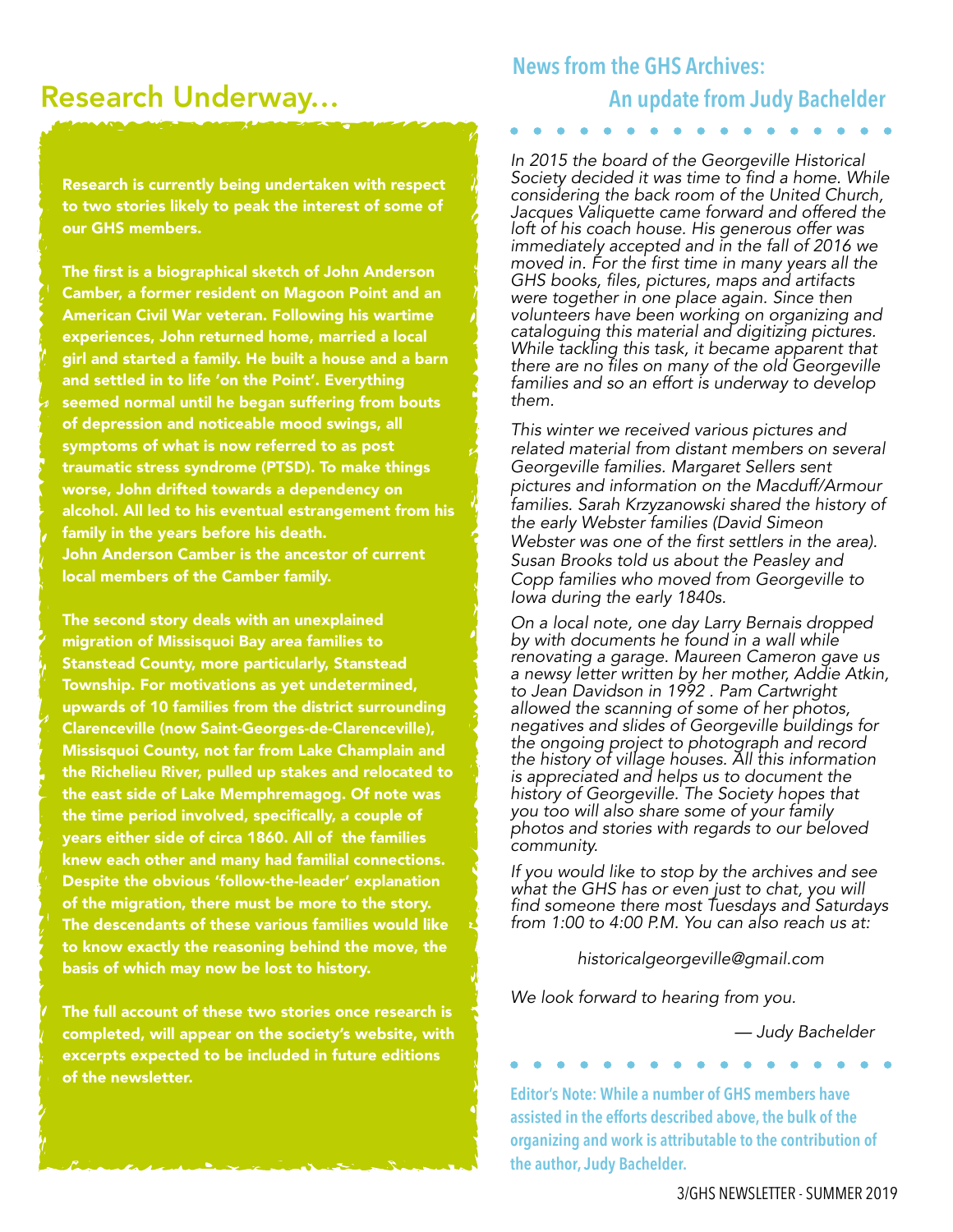## A Tombstone Far, Far Away

In a cemetery in the city of Burlington, lies an impressive tombstone marking the passing of one of Georgeville's most dynamic entrepreneurs. Not nearby Burlington, Vermont, nor the 20 odd communities by that name throughout the United States, but specifically, Burlington, Iowa.

partnership flourished based on the erection and operation of a general store within the village and a pearlash factory at the lakeshore. The store and ashery attracted customers from all the townships bordering the lake, not the least of which was Stanstead Township,

> the site of their operations. With respect to the ashery, the production of lye, potash and its more refined version, pearlash, was a common activity in early settlements. With an excess of trees to clear for transformation of forests into farmland, early pioneers burned their hardwoods to manufacture these three products, at the time, a valuable early cash commodity. The

The grave marker in question was erected for Joshua Copp, an early resident of Georgeville, who later relocated to the distant mid-western state.

Joshua was born in Piermont, New Hampshire about 1791. He immigrated to Canada with his father Moses Copp Senior, the second son of the historically noted ferry operator for whom the village was first named.



*Joshua Copp's Memorial, Aspen Grove Cemetery, Burlington, Iowa. His memorial gravestone is surrounded by those of his relatives. (Susan Brooks)*

#### Joshua Copp inherited his

father's entrepreneurial spirit as demonstrated by his early talents as a trader. When barely a lad, he struck off to Montreal where he acquired goods and wares, which he promptly sold to the residents of the village for a tidy profit. Thus began a mercantile enterprise that spawned other business interests in the years that followed, making him one of the most ambitious and prosperous individuals in Georgeville by the 1820s.

Initially, Joshua sold his wares out of a small shanty located likely on property owned by his father Moses Senior. He acquired his own land holding in 1815, bought from his father upon which he built a residence.

A couple of years later, Joshua Copp entered into a partnership with two other notable Georgevillians, James Carr Peasley and Chauncey Bullock. The new intensive factory-oriented operation than could be achieved by an individual settler.

partners' establishment of an ashery reflected a more

It has been suggested that the village's initial prosperity was attributed in large part to the successful operations of the Copp Peasley Bullock partnership. At the very least, the three entrepreneurs' endeavors had the effect of attracting a diverse accumulation of artisans to the community during this period.

A few years later, Copp and Peasley forced Chauncey Bullock out of the partnership. A subsequent lawsuit notwithstanding, Chaucey and his brother Samuel opened their own mercantile store in retribution, fracturing the heretofore monopoly enjoyed by the original partnership.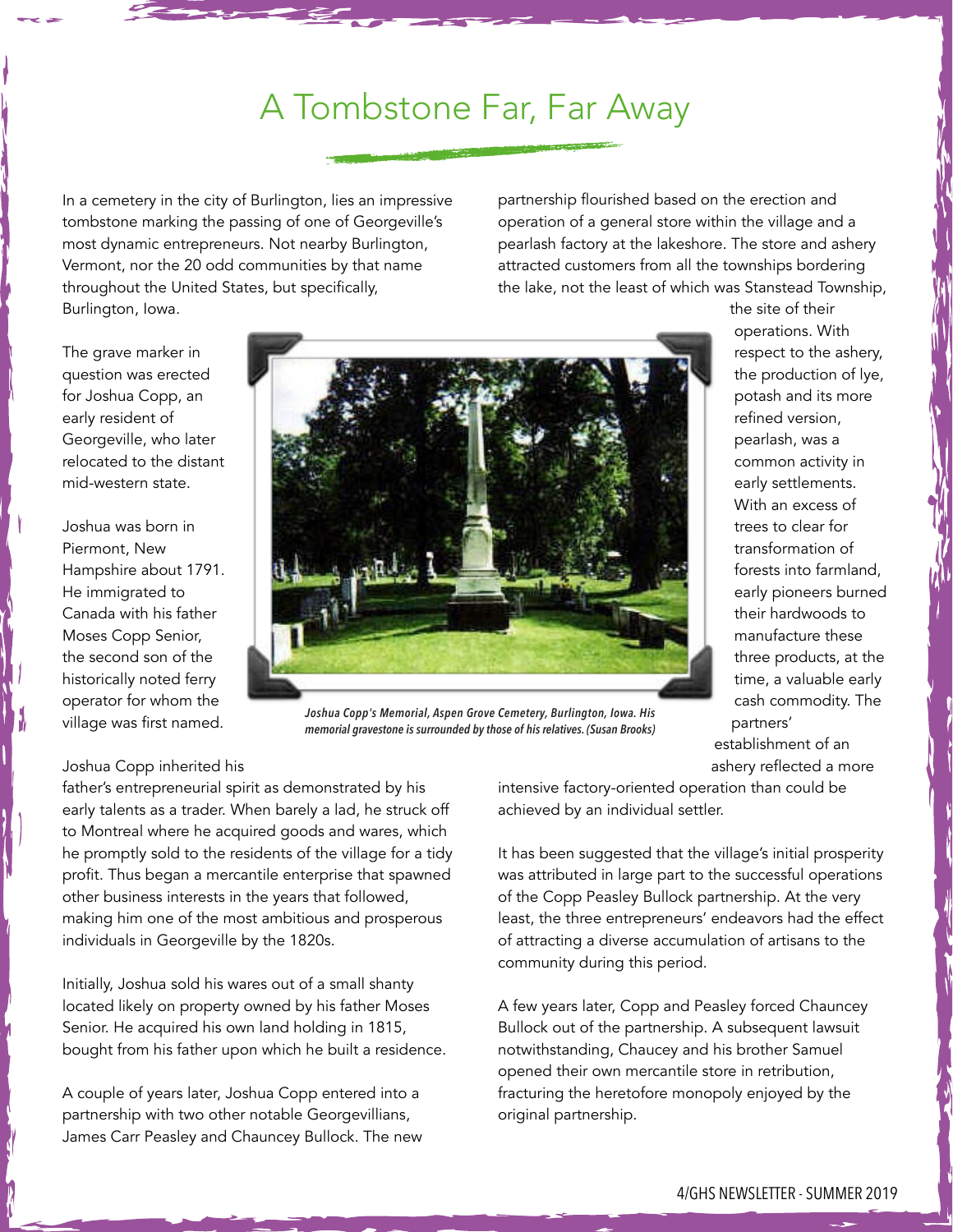#### *"A Tombstone Far, Far Away" cont.*

Despite the schism, the three original partners collaborated in the launching of a stagecoach service in 1823 between Stanstead and Montreal. The stage service continued for many years.

Crossing Lake Memphremagog was initially accomplished via Moses Copp's scow. Later in 1829, Joshua Copp was part of a syndicate that built the 'Haut Boy', a horse powered ferry that functioned for two decades before the advent of steam-powered vessels.

Joshua's land holdings increased in 1823 when he acquired property south of the village proper. This was during the period when the land baron Sir Robert Shore Milne began selling off his holdings in the township. But his greatest land acquisitions came in the period between 1833 and 1835. During this brief span of time he bought land from no less than five individuals, making him a major land holder in the immediate area. At the time it was a reflection of his growing wealth and prosperity.

A year earlier, the Copp Peasley partnership joined forces with a trader in Waterloo. The agreement apparently included access to a grist mill. The larger entity enabled greater buying power in terms of acquiring goods for their respective retail operations. This particular arrangement prospered for nearly a decade and was only terminated when circumstances surrounding the initial Copp Peasley partnership forced the dissolution of the agreement during the early 1840s.

In 1838, Joshua went into a separate partnership with his son-in-law Taylor Parsons. This new arrangement operated under the business title of Joshua Copp & Company. The nature of the business appears to have been the sale of pearl ash from the factory on the shoreline. It is unclear as to how this operation affected Joshua's partnership with Peasley as the ashery was part of the original three person deal arranged back in 1817-1818.

Joshua's status was enhanced the following year, in 1839, when he assumed the responsibility as the village's postmaster. He replaced his former partner Chauncey Bullock who had fled south as a result of activities surrounding the political unrest pf the late 1830s. In turn, Joshua was succeeded by his son-in-law, Taylor, one year later.

It was the year 1840 that marked a great change in the lives of the Copp and Peasley families, and to an extent, the fortunes of Georgeville as well. For in 1840, James Carr Peasley and his family moved to Burlington, Iowa. The relocation effectively terminated the long lasting and lucrative Copp Peasley partnership The culmination of the 20-plus year arrangement did not adversely affect either individual as both men were independently wealthy by this point in time.

For Joshua, his partner's dramatic relocation so far away must have been disheartening and the impetus for his own move west. The decision to follow the example of his close friend and partner is likely to have been made soon after Peasley's departure, as Joshua started selling off his parcels of real estate the same year, including the Magog Hotel.

Three years later, in 1843, Joshua left Georgeville for Burlington. Accompanying him was is his wife Hannah, his daughter Abigail and her husband, Jushua's business partner, Taylor Parsons. The group also included Joshua's nephew, Turton Copp, the fourth son of his brother, Moses Junior.

Upon arrival in Burlington, the old arrangement between Joshua and Taylor was made anew under the banner of Copp & Parsons. The two partners immediately set about buying real estate and establishing a mercantile business for the sale of general merchandise.

The decision to move to Iowa, first by Peasley and later by Copp has been attributable in part to the economic conditions in Canada during the early 1840s. Apparently, business activity had become stagnant with little hope for recovery in the then foreseeable future. With respect to the local economy centered in Georgeville, it was slowly losing ground to the ever-increasing preeminence of Magog to the north and Newport to the south. It was no longer the centralizing hub of activity on the lake. To this extent, Copp and Peasley knew it was time to move on.

Why the two entrepreneurs selected Burlington is lost to history. It was a frontier town, the center of what was then, the Iowa territory. The town itself was originally a native village, later a trading post and subsequently a small village. Settlement did not really begin until the early 1830s, though population growth was steady and probably reached between 2500 and 3000 by the time the two easterners arrived in the early 1840s. By this time, it was a significantly larger center than the community they left behind in Canada. Given the pace of population growth in their new abode, the two former partners were able to imdividually establish themselves at an opportune time in the development of the town. The two were thus enable to perpetuate the prosperity initiated back in Georgeville.: something they could not have achieved in their former community.

For James Carr Peasley, the extended prosperity was short-lived. He died in 1842, just 19 months following his arrival. For Jushua, this must have been a terrible blow, though he followed through with his plans to relocate the following year nevertheless. As fate would have it, his wife Hannah also died shortly after her arrival Her death in 1845 was the catalyst for the subsequent marriage of the two widows, Joshua Copp and Annis Peasley, a few years later.

5/GHS NEWSLETTER - SUMMER 2019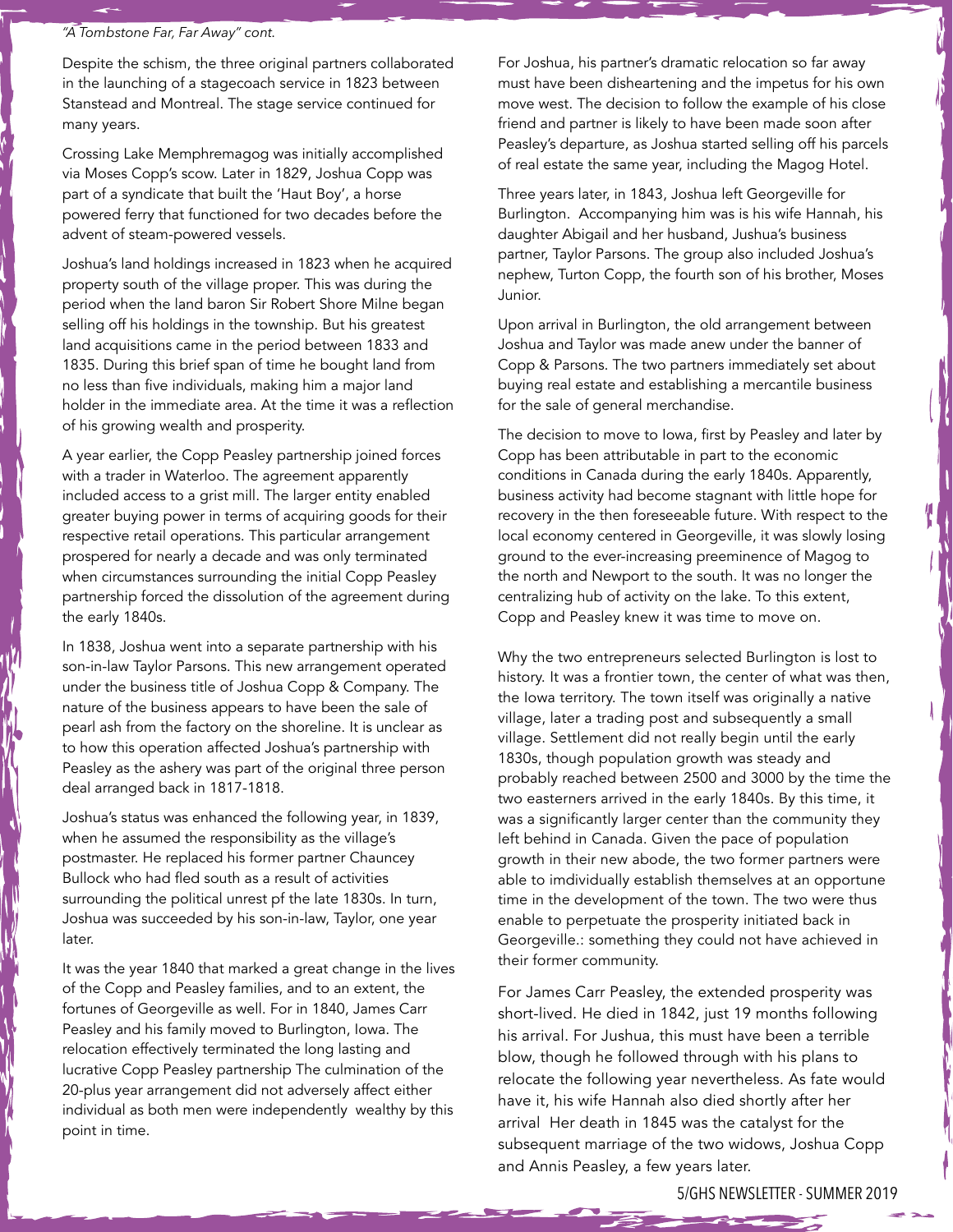#### *"A Tombstone Far, Far Away" cont.*

As is often the case, relatives are known to follow relatives. For the Copps, the move to Burlington inspired the relocation of both blood relatives as well as in-laws. Joshua and Hannah were soon joined by members of various families, including the Parsons, the Putneys, the Merrills, the Bullocks and the Coles. They didn't know at the time, but these former Georgeville residents would be joined in the state by a lot of other former Townshippers. For some reason, Iowa became a popular destination for disgruntled farmers from the Eastern Townships.

Joshua Copp died in 1865. He had suffered a stroke a few years prior to his passing from which he never recovered. A report of his death summarized the character of the man quite succinctly:

*"Mr. Copp was an old citizen, a man of substance, a businessman of the old school, exact and methodical, scrupulously honest, with strong common sense, and good judgment."* 

In hind sight, the question arises as to what might have happened to both Copp and Peasley had they remained in Georgeville? Would they have prospered regardless of the economic conditions of the time? Would the village have been significantly different had they remained? The questions are valid given a 1877 report in the 'Waterloo Advertiser':

 :Georgeville has been a long time recovering from the loss occasioned by the removal of Peasley and Copp years ago.":

### An Unflattering Account

Last winter while sorting through some of the files belonging to the late John Boynton, GHS archives volunteer Judy Rochester came across an interesting newspaper clipping. Under the caption 'Reminiscences' the article in question consisted entirely of a lengthy poem published in 'The RECORD' the 4th of January 2001.

Written by Kenneth Phelan, at the time a resident of Maui, the poem was based on the author's memories relating to a time when his family would visit the town of Cookshire where they spent the summer months. Using the town as a base, the family undertook day trips to various locations in the Townships. The content of the poem is an account of what they found on their various excursions.

Unfortunately, the author does not reveal the time period upon which the poem was based, but a notation left by John suggests circa 1930.

Of interest to GHS members is the excerpt relating to a visit to Lake Memphremagog wherein the village of Georgeville is mentioned, as follows:

*On frequent trips we used to take When we were staying at the lake, There plunged a rocky cliff most sheer To wat'ry depths to disappear.* 

 *Sometimes we'd see a little beach There were some islets we could reach. Among them were The Sisters Three They were a pretty sight to see.* 

 *To Georgeville across the lake we went There was a dock timeworn and spent. A bandstand in a village park On which neglect had left its mark.* 

 *The buildings were in need of paint There of decay was quite a taint. The houses were all tumbled down In truth it looked like a ghost town.* 

 *We found a store to open be And learned that for just a nickel we, Two tiny ice cream cones could buy That way two flavors you could try.*



Born in Sherbrooke, the author obviously was not overly impressed with the village of the 1930s. Not that Georgeville was always the jewel most residents deem it today, though it is had to believe that it was ever so degraded and downtrodden as Mr. Phelan implies. His denigration and condescension may thus be the result of an excessive reliance as to the latitude that 'poetic license' allows.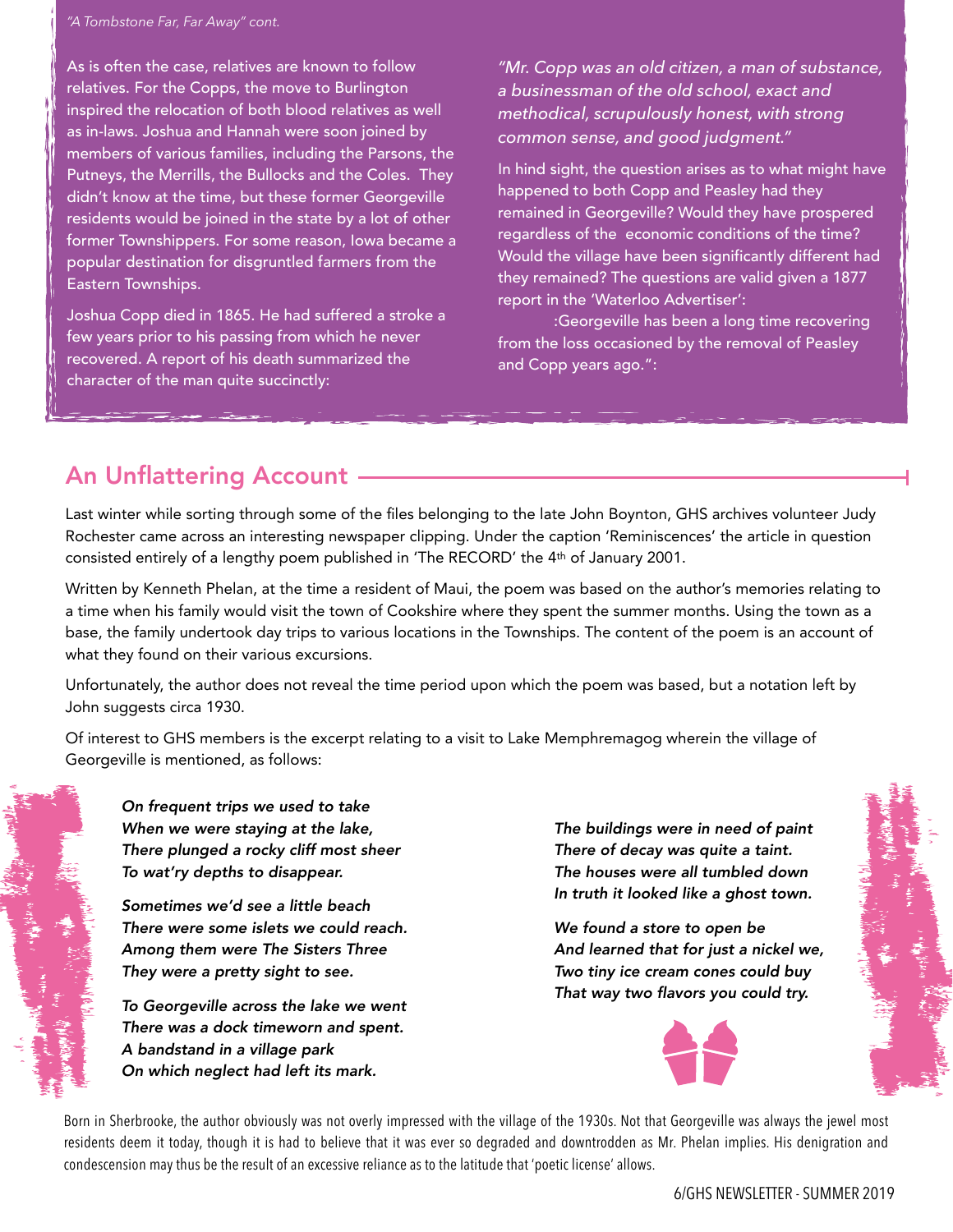ecently, the Quebec Anglophone Heritage External State (QAHN) sponsored a number of workshops Network (QAHN) sponsored a number of workshops throughout the province. The title of the workshops was "Digital marketing in non-profits: An entrepreneurial approach". GHS president Keith Wilcox attended one of these workshops and submitted the following report.

Early in the New Year I received a notice from QAHN which was sponsoring five workshops organized around the topic, Communication Matters. The central focus was how to use web sites and social media platforms, to improve communication with our membership and attract a new generation of members. Anglophone nonprofit volunteer groups were the target. The question for me was whether or not the topic was relevant to the GHS.

The workshops were to be given across the province, in Wakefield, Sherbrooke, Stanbridge East, Gaspé and Stanstead. Early, maybe too early, on a cold mid winter morning, off I went to the one in Sherbrooke. It taught us how to be better digital marketers. My first reaction was how does this apply to the GHS? We are not an ecommerce.

Topics explored included:

- Ensuring that our group's purpose and values are stated clearly on our website.
- Identifying the kinds of volunteers/donors/ visitors we hoped to attract in support of our mission.
- Ensuring that our purpose and values are relevant to the interests and values of our potential supporters.
- Publicizing each opportunity for members of the public to contribute to and participate in the life our group.

Part of the problem was the language of the session. At first, I thought it was better suited to business. However, once I got into the session, I quickly realized that my concerns were misplaced. This was a tribute to the presenters who did a good job of helping us see that the needs and interests of non-profits were not that

different from those of an e-commerce entrepreneur. We too needed to know who our clientele was, what their needs and interests were, and how to best meet those needs using the technologies available.

The day was well organized. There were presentations interspersed with activities done either individually or in pairs. Each was designed to lead us, step by step, towards building a web site, using WIX (a widely-used, free on-line web development tool), that met the goals listed in the four points above. At the end, by converting these four goals into questions, we could ask our selves whether our beginning web site was meeting these objectives.

For example, did our web site clearly state our groups purpose and values? Would it succeed in attracting members by dovetailing with their needs and values?

As the day progressed, we had a better sense of the purpose behind some of the activities we worked on the morning. Things came together, made more sense

We had a couple of breaks, morning and afternoon, as well as a tasty lunch, washed down by water, tea or coffee. I came away less intimidated by the task of building a web site.

Not bad considering I started out with some doubts about the whole exercise.

— Keith Wilcox

Q A H N<br>WORKSHOP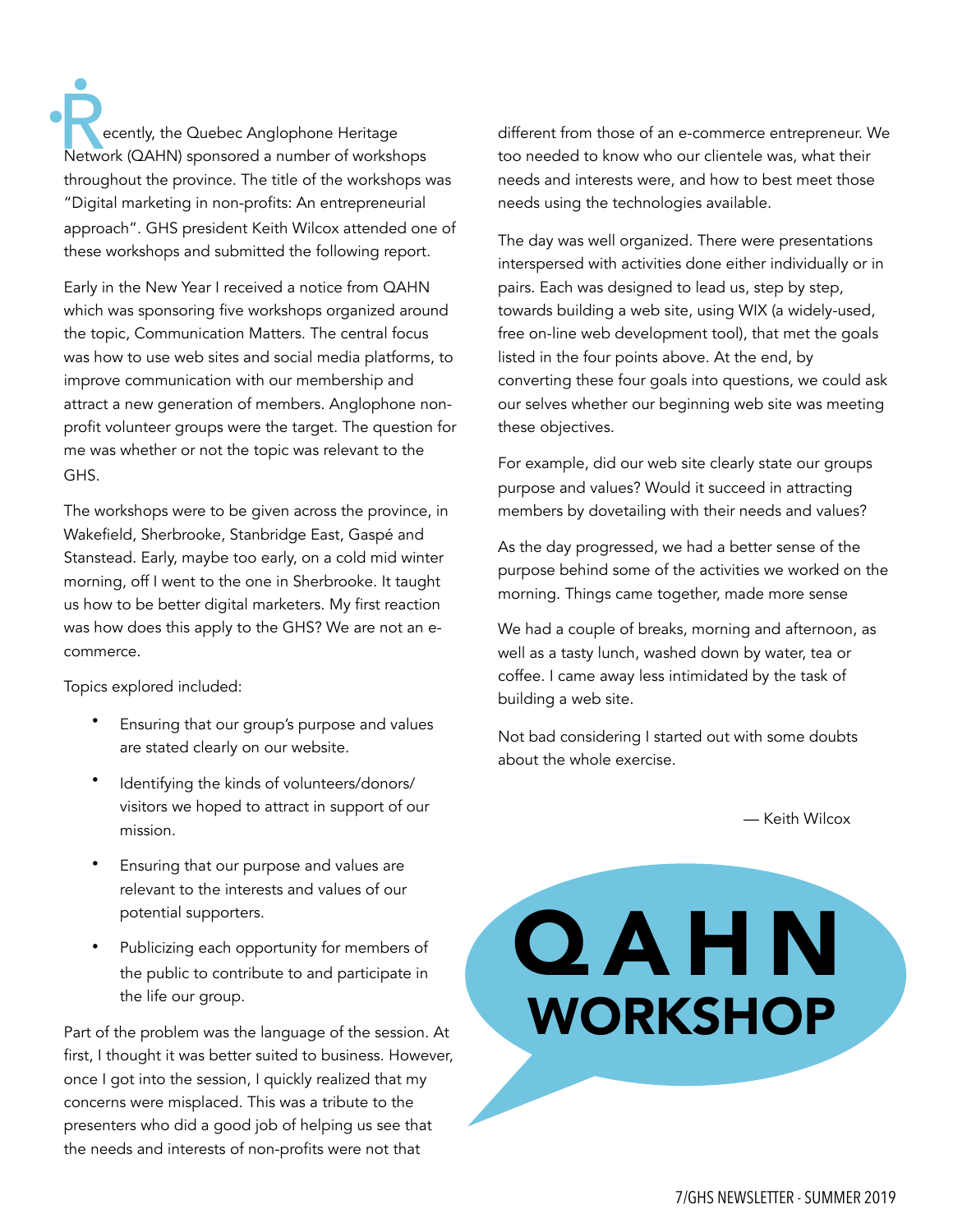### **BIGELOW GARDEN GOSSIP**

After what seems like the longest winter ever... The Bigelow Garden Volunteers are beginning to buzz.

Compost will be spread as soon as the snow is gone... if ever. A variety of native plants and shrubs are being sought out to replace any that have been damaged over the winter. Some of these might include Honeysuckle, Baneberry, Toad Lily, Daphne and others.

 We are happy to divide existing plants when possible and offer them for a small donation to the donation box. We can also offer seedlings in the spring.

Plans are afoot to place our friend Hannah (Bigelow) beside the garden shed. After much indignation and a few epithets from Herself, she finally agreed with the move when she heard she would be receiving a new burlap skirt and a sunbonnet to replace her winter tuque.

#### WE HAVE TWO PROBLEMS…. WE NEED YOUR HELP

DOGS. Please make sure to tether your dog to the post by the entrance when visiting the Garden and if you see someone entering with their dog, please ask them to do the same. We don't need them to water the flowers.

CATS. The Garden is not a litter box! We do our best to deter these critters with all the tricks of the trade, however they continue to do damage, so kindly shoo the culprits away if you see them.

#### THANK YOU!

 Please come and visit the Garden whenever you are in the village. You will find the volunteers every Monday morning from May to October bent over, kneeling or just sprawled out with sunhats or rainhats, trowels in hand, chatting, weeding, laughing and chatting some more.

We would love you to see the beautiful Bigelow Garden and the

8/GHS N<mark>EWSLETTER /</mark> SUMMER 2019

changes therein from week to week.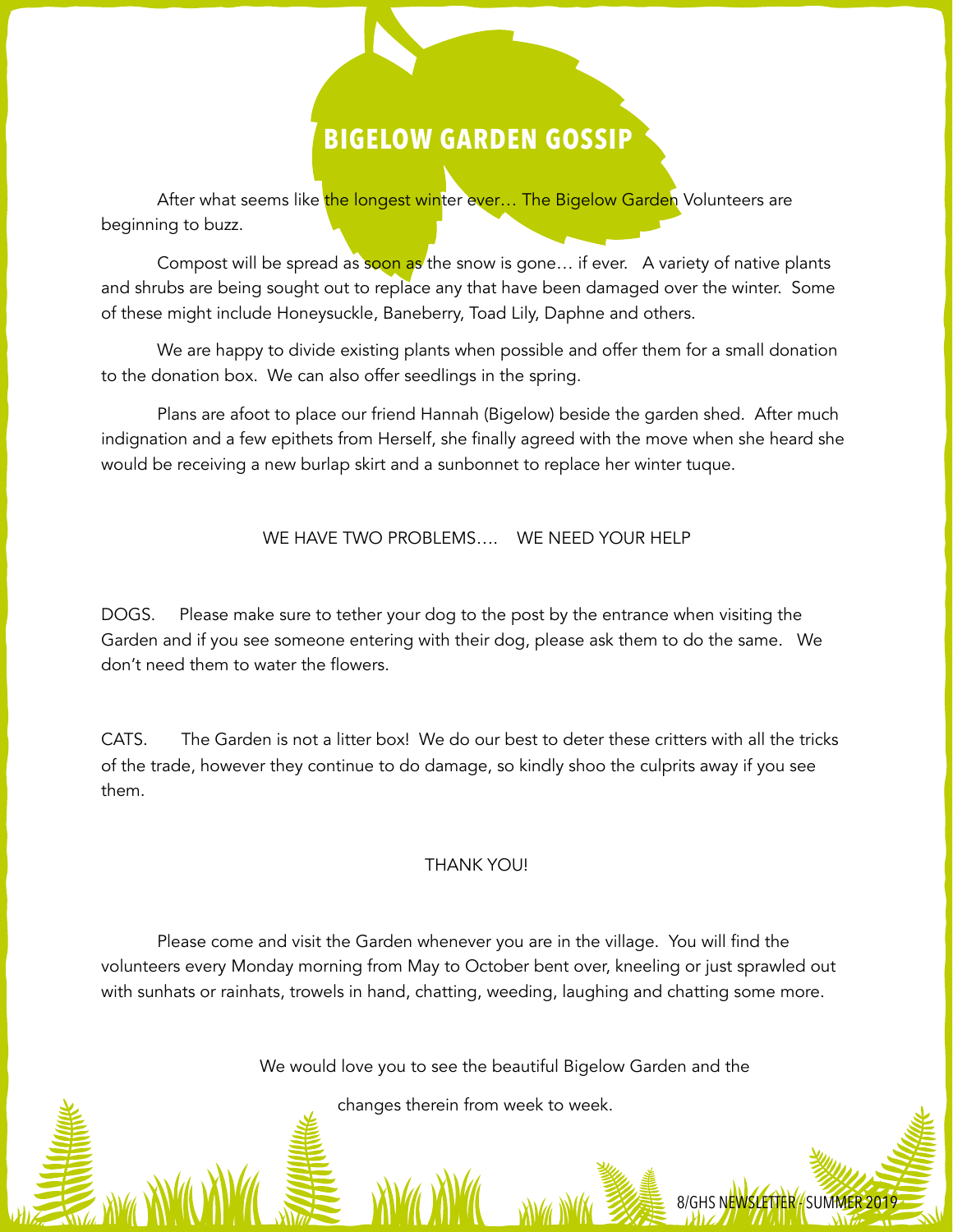

CANADA DAY PARADE on Saturday, June 29th at 1:00 pm

#### THE GEORGEVILLE HISTORICAL SOCIETY HISTORICAL CHALLENGE on Wednesday, July 17th at 10:00 am

Society members and guests are invited to participate in the second-ever GHS Historical Challenge. Attendees will gather at the Murray Memorial Center at 10:00 am on Wednesday, July 17th.

Teams of four will be formed and using clues each group will be asked to provide certain information of historical significance about the Greater Georgeville Area, better known as the GGA. In order to find the information, participants will have to visit local sites in the village and surrounding countryside. Teams will have two hours to ascertain the responses requested.

Returning to the village, participants will rendezvous in the park for lunch and for the assessment of their results. The team with the highest number of correct answers will be awarded valuable individual prizes.

Plan to attend on the 17<sup>th</sup> and see if you can meet the challenge. Participants may organize their own team in advance or be assigned to one before the start of the challenge: the only requirements are a vehicle for transport and your lunch if you are so inclined.

It should be fun, stimulating, and at the end of day you will be much better informed about the history of Georgeville and its hinterland.

See you at the Murray Memorial Center at 10:00 am on the 17th.

#### TOUR OF MACPHERSON CEMETARY on Wednesday, August 14th at 10:00 am

A tour of the MacPherson Cemetery, located south of the village on Magoon Point Road, will be conducted on Wednesday, August 14th, at 10:00 am.

Led by Stephen Moore, the tour will highlight the stories relating to various individuals and/or families buried there. For those looking for an advance preview of which stories and of which families, you are out of luck; you will simply have to come on the tour at the date and time in question.

Steve, as do many of us in the area, has relatives buried in this cemetery. More importantly, nobody is better informed about the lives of those buried there: the famous, the not so famous, and the infamous. Steve has been a student of history all of his adult life; he has worked as a resident genealogist and freelance historical researcher. In addition, he is a trustee of the cemetery.

To learn more about the unwritten history of Georgeville, join us at the MacPherson Cemetery on August 14th at 10:00 am.